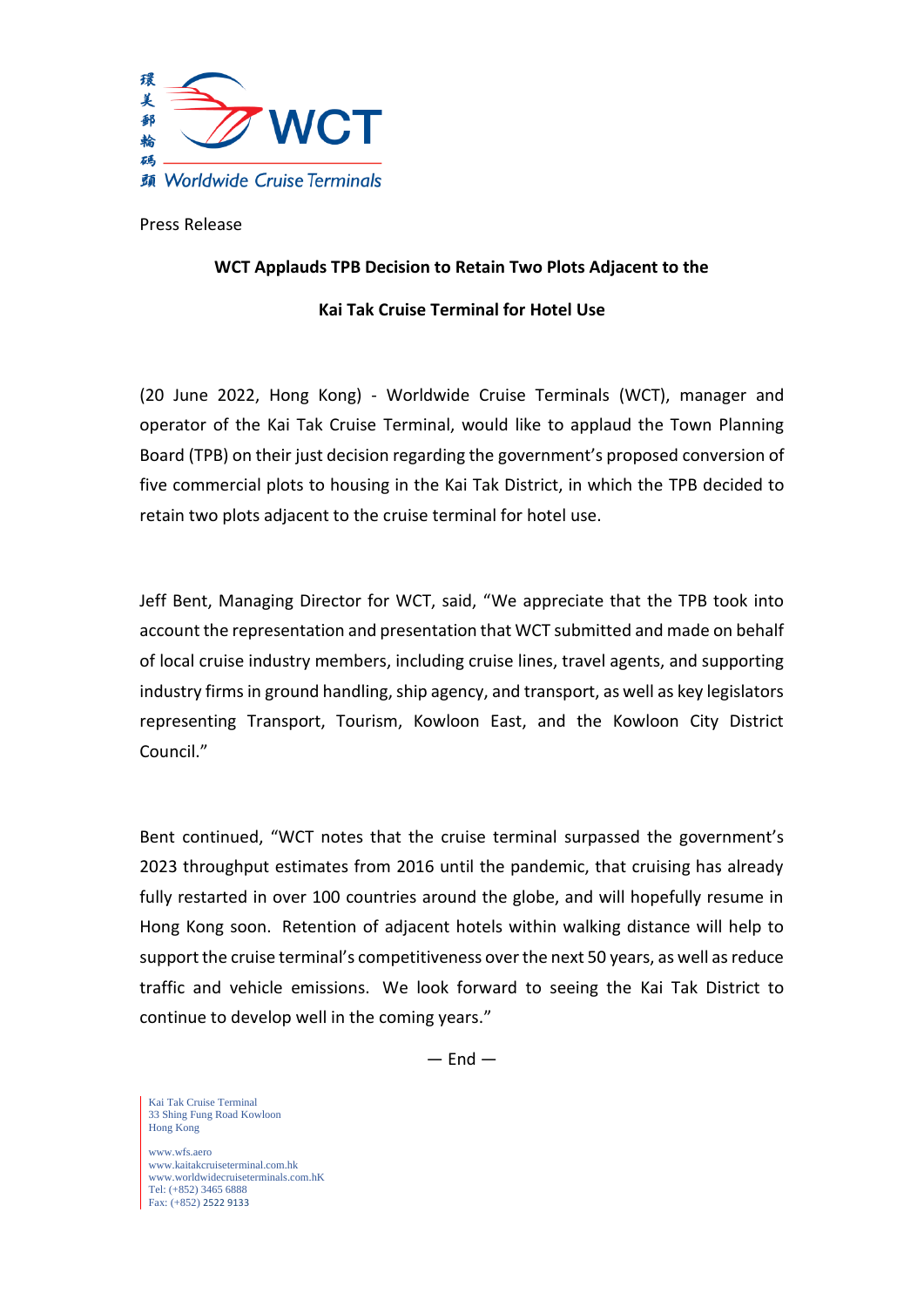

## **About Worldwide Cruise Terminals**

Worldwide Cruise Terminals (or "WCT") is a joint venture majority owned by Worldwide Flight Services ("WFS"). It is dedicated to the management and operation of Hong Kong's new Kai Tak Cruise Terminal ("KTCT") and development of Hong Kong as a cruise port.

WCT is committed to a more sustainable and environmentally responsible future, and has reduced the carbon footprint of the massive Kai Tak Cruise Terminal Building, a BEAM platinum-rated facility, by over 50%. It was awarded the APEC Green Port Award from 2018 to 2021, the Bank of China Environmental Leadership EcoPartner and EcoPioneer Award from 2016 to 2021, Hong Kong's Green Organisation Award from 2017 to 2021, the Hong Kong Environmental Protection Department's Indoor Air Quality (Excellent Class) Certificate from 2015-2021, Hong Kong Awards for Environmental Excellence from 2018-2021, Hong Kong Green Award's Environmental, Health and Safety Award from 2019 to 2021, CLP's Smart Energy Award 2021, Hong Kong Institute of Facility Management's Excellence in Facility Management's Bronze Award in Sustainability in 2020, multiple HSBC Green Achievement Awards, as well, it was one of three finalists for the Environment Initiative Award from the Seatrade Cruise Awards 2017.

WCT is an award-winning port management company, it is an ISO 9001 certified company and has been recognized with multiple port management awards including Asia Cruise Leaders Network's Asia Best Cruise Home Port 2018 award, the biennial Chartered Institute of Logistics and Transport in Hong Kong's Service Excellence Award in 2018, Port of the Year finalist by Seatrade in 2016, CCYIA's Best Port Management award in 2015, and Hong Kong Institute of Facility Management's Excellence Award in Facility Management in 2020.

Kai Tak Cruise Terminal 33 Shing Fung Road Kowloon Hong Kong

www.wfs.aero [www.kaitakcruiseterminal.com.hk](http://www.kaitakcruiseterminal.com.hk/) [www.worldwidecruiseterminals.com.hK](http://www.worldwidecruiseterminals.com.hk/) Tel: (+852) 3465 6888 Fax: (+852) 2522 9133